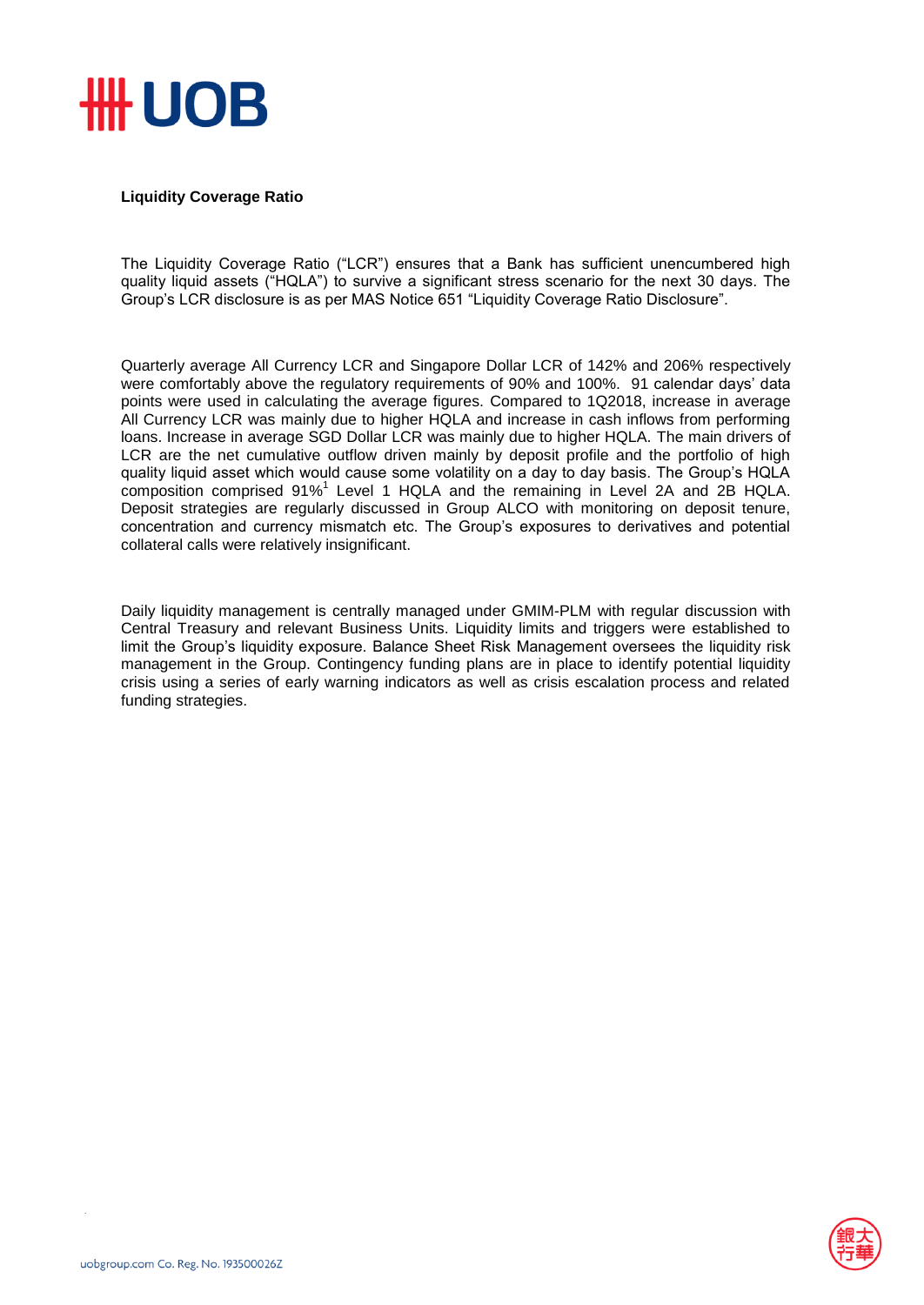

## **GROUP ALL CURRENCY LCR for 2Q2018**

|                | (In SGD'm)                                                                                 | <b>Total Unweighted Value</b><br>Average | <b>Total Weighted Value</b><br>Average |  |  |
|----------------|--------------------------------------------------------------------------------------------|------------------------------------------|----------------------------------------|--|--|
|                | <b>HIGH-QUALITY LIQUID ASSETS</b>                                                          |                                          |                                        |  |  |
| $\vert$ 1      | Total high-quality liquid assests (HQLA)                                                   |                                          | 44,722                                 |  |  |
|                | <b>CASH OUTFLOWS</b>                                                                       |                                          |                                        |  |  |
| $\overline{2}$ | Retail deposits and deposits from small business<br>customers, of which:                   | 110,406                                  | 9,676                                  |  |  |
| 3              | Stable deposits                                                                            | 22,267                                   | 1,113                                  |  |  |
| 4              | Less stable deposits                                                                       | 88,139                                   | 8,562                                  |  |  |
| $\overline{5}$ | Unsecured wholesale funding, of which:                                                     | 103,904                                  | 56,667                                 |  |  |
| 6              | Operational deposits (all counterparties) and deposits in<br>networks of cooperative banks | 15,351                                   | 3,635                                  |  |  |
| 7              | Non-operational deposits (all counterparties)                                              | 84,610                                   | 49,088                                 |  |  |
| 8              | Unsecured debt                                                                             | 3,944                                    | 3,944                                  |  |  |
| $\overline{9}$ | Secured wholesale funding                                                                  |                                          | 105                                    |  |  |
| 10             | Additional requirements, of which:                                                         | 30,482                                   | 6,424                                  |  |  |
| 11             | Outflows related to derivative exposures and other<br>collateral requirements              | 3,040                                    | 2,565                                  |  |  |
| 12             | Outflows related to loss of funding on debt products                                       |                                          |                                        |  |  |
| 13             | Credit and liquidity facilities                                                            | 27,442                                   | 3,859                                  |  |  |
| 14             | Other contractual funding obligations                                                      | 5,468                                    | 5,468                                  |  |  |
| 15             | Other contingent funding obligations                                                       | 14,214                                   | 654                                    |  |  |
| 16             | <b>TOTAL CASH OUTFLOWS</b>                                                                 |                                          | 78,992                                 |  |  |
|                | <b>CASH INFLOWS</b>                                                                        |                                          |                                        |  |  |
| 17             | Secured lending (eg reverse repos)                                                         | 10,345                                   | 4,040                                  |  |  |
| 18             | Inflows from fully performing exposures                                                    | 53,856                                   | 38,986                                 |  |  |
| 19             | Other cash inflows                                                                         | 5,236                                    | 4,339                                  |  |  |
| 20             | <b>TOTAL CASH INFLOWS</b>                                                                  | 69,437                                   | 47,365                                 |  |  |

|    |                                     | <b>Total Adjusted Value</b> |
|----|-------------------------------------|-----------------------------|
| 21 | <b>TOTAL HQLA</b>                   | 44,722                      |
| 22 | <b>TOTAL NET CASH OUTFLOWS</b>      | 31,627                      |
| 23 | <b>LIQUIDITY COVERAGE RATIO (%)</b> | 142                         |